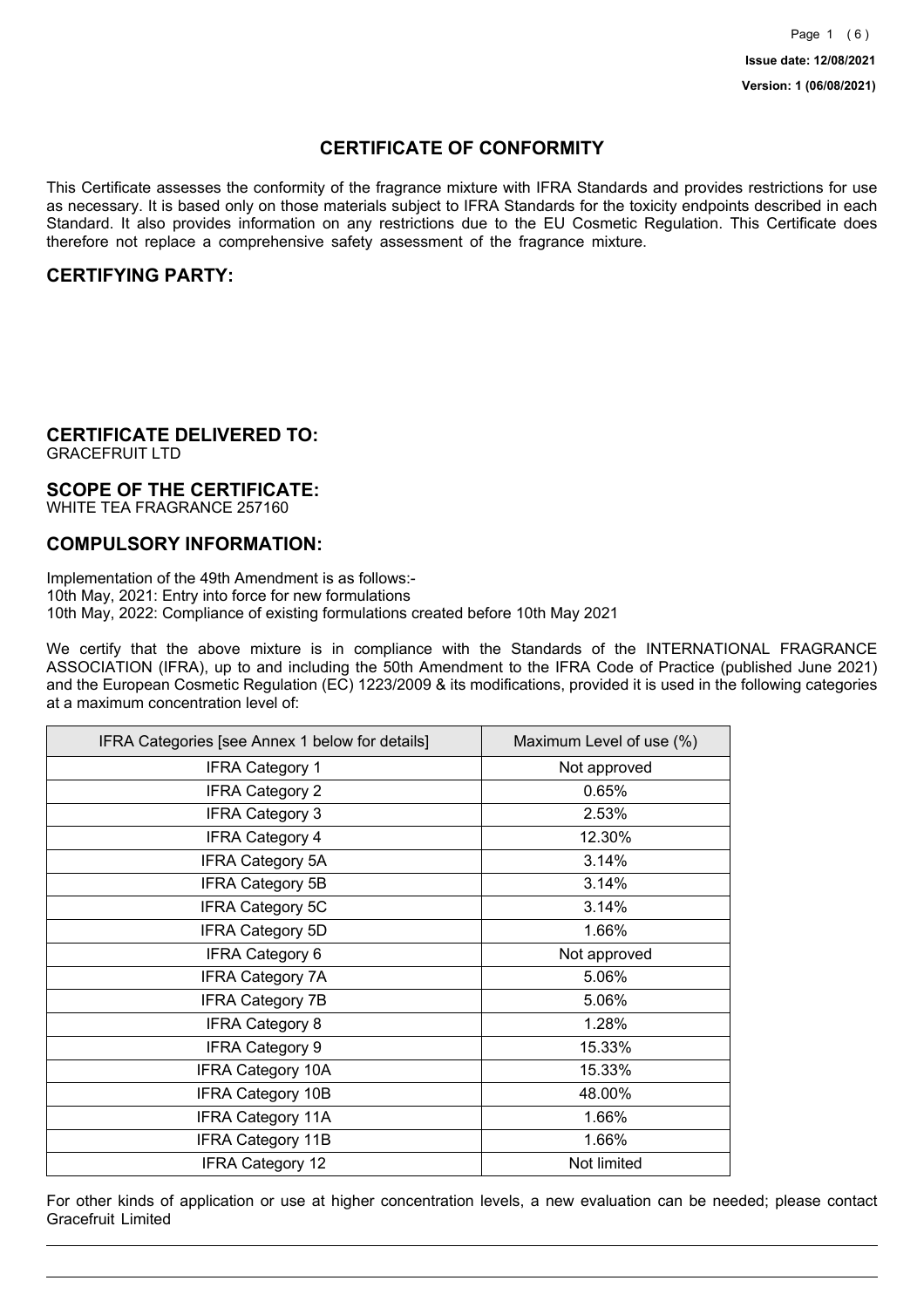## **EU COSMETIC INFORMATION:**

We certify that the above mixture is in compliance with the EU Cosmetic Regulation 1223/2009 and its amendments, provided it is used in the following applications at a maximum concentration level of:

| <b>Cosmetic Application</b>      | Maximum Level of use (%) |
|----------------------------------|--------------------------|
| Fine Fragrance                   | 5.72%                    |
| Eau de Toilette                  | 5.72%                    |
| Fragrancing cream                | 5.72%                    |
| Rinse off cosmetic products      | 5.72%                    |
| Other leave-on cosmetic products | 5.72%                    |
| Oral products                    | Not approved             |

Regulatory Affairs Department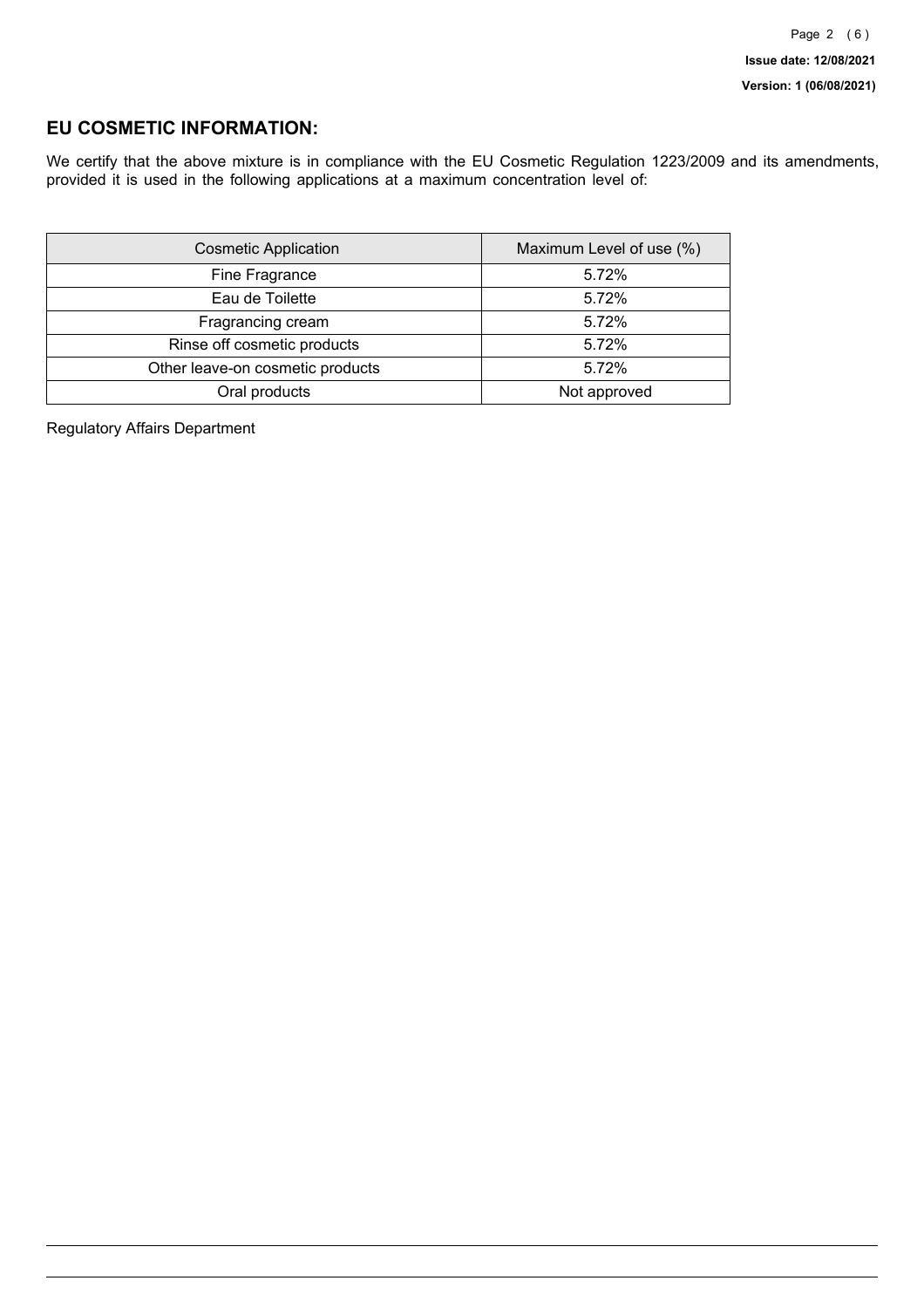### **ANNEX 1**

Below is an extract of information provided by IFRA in relation to types of application present in each IFRA Category. Additional information about IFRA Categories can be found in the Guidance to IFRA Standards, issued by IFRA.

| <b>IFRA Category</b>     | Product Type                                                                                                                                                                                                                                                                                                                                                                                                                                                                                                                                                                                                                                                                                                                                                                                                                                                                                                                                 |
|--------------------------|----------------------------------------------------------------------------------------------------------------------------------------------------------------------------------------------------------------------------------------------------------------------------------------------------------------------------------------------------------------------------------------------------------------------------------------------------------------------------------------------------------------------------------------------------------------------------------------------------------------------------------------------------------------------------------------------------------------------------------------------------------------------------------------------------------------------------------------------------------------------------------------------------------------------------------------------|
| <b>IFRA Category 1</b>   | Products applied to the lips: Lip products e.g. lipstick, lip balm; Childrens toys                                                                                                                                                                                                                                                                                                                                                                                                                                                                                                                                                                                                                                                                                                                                                                                                                                                           |
| <b>IFRA Category 2</b>   | Products applied to the axillae: Deodorant and antiperspirant products of all types; Body sprays/mists                                                                                                                                                                                                                                                                                                                                                                                                                                                                                                                                                                                                                                                                                                                                                                                                                                       |
| <b>IFRA Category 3</b>   | Products applied to the face/body using fingertips: Eye products e.g. eye make-up, eye moisturizer; Facial<br>make-up; Make-up remover; Nose pore strips; Wipes for face, neck, hands, body; Facial masks; Body<br>and face paint                                                                                                                                                                                                                                                                                                                                                                                                                                                                                                                                                                                                                                                                                                            |
| <b>IFRA Category 4</b>   | Products related to fine fragrance: Hydroalcoholic and non-hydroalcoholic fine fragrance of all types e.g.<br>Eau de Toilette, Parfum, Cologne, solid perfume, fragrancing cream, aftershaves of all types; Ingredients<br>of perfume and fragrance mixtures for cosmetic kits; Scent pads; Scent strips                                                                                                                                                                                                                                                                                                                                                                                                                                                                                                                                                                                                                                     |
| <b>IFRA Category 5A</b>  | Body lotion products applied to the body using the hands (palms), primarily leave on: Foot care products<br>e.g. creams, powders; Insect repellent for application to the skin; All powders and talc (excluding baby<br>powders and talc)                                                                                                                                                                                                                                                                                                                                                                                                                                                                                                                                                                                                                                                                                                    |
| IFRA Category 5B         | Face moisturizer products applied to the face using the hands (palms), primarily leave on: Facial toner;<br>Facial moisturizers and creams                                                                                                                                                                                                                                                                                                                                                                                                                                                                                                                                                                                                                                                                                                                                                                                                   |
| <b>IFRA Category 5C</b>  | Hand cream products applied to the hands using the hands (palms), primarily leave on: Hand cream; Nail<br>care products including cuticle creams; Hand sanitizers                                                                                                                                                                                                                                                                                                                                                                                                                                                                                                                                                                                                                                                                                                                                                                            |
| <b>IFRA Category 5D</b>  | Baby creams, baby oils and baby talc: Baby cream/lotion, baby oil, baby powders and talc                                                                                                                                                                                                                                                                                                                                                                                                                                                                                                                                                                                                                                                                                                                                                                                                                                                     |
| IFRA Category 6          | Products with oral and lip exposure: Toothpaste; Mouthwash, including breath sprays; Toothpowder,<br>strips, mouthwash tablets                                                                                                                                                                                                                                                                                                                                                                                                                                                                                                                                                                                                                                                                                                                                                                                                               |
| <b>IFRA Category 7A</b>  | Rinse-off products applied to the hair with some hand contact: Hair permanent or other hair chemical<br>treatments (rinse-off) e.g. relaxers, including rinse-off hair dyes                                                                                                                                                                                                                                                                                                                                                                                                                                                                                                                                                                                                                                                                                                                                                                  |
| <b>IFRA Category 7B</b>  | Leave-on products applied to the hair with some hand contact: Hair sprays of all types e.g. pumps,<br>aerosol sprays; Hair styling aids non sprays e.g. mousse, leave- on conditioners; Hair permanent or other<br>hair chemical treatments (leave-on) e.g. relaxers, including leave-on hair dyes; Shampoo - Dry (waterless<br>shampoo); Hair deodorizer                                                                                                                                                                                                                                                                                                                                                                                                                                                                                                                                                                                    |
| <b>IFRA Category 8</b>   | Products with significant anogenital exposure: Intimate wipes; Tampons; Baby wipes; Toilet paper (wet)                                                                                                                                                                                                                                                                                                                                                                                                                                                                                                                                                                                                                                                                                                                                                                                                                                       |
| IFRA Category 9          | Products with body and hand exposure, primarily rinse off: Bar soap; Liquid soap; Shampoo of all type;<br>Conditioner (rinse-off); Body washes and shower gels of all types; Baby wash, bath, shampoo; Bath gels,<br>foams, mousses, salts, oils and other products added to bathwater; Cleanser for face (rinse-off); Shaving<br>creams of all types e.g. stick, gels, foams; All depilatories (including facial) and waxes for mechanical hair<br>removal; Foot care products (feet are placed in a bath for soaking); Shampoos for pets                                                                                                                                                                                                                                                                                                                                                                                                   |
| <b>IFRA Category 10A</b> | Household care excluding aerosol / spray products: Hand wash laundry detergent; Laundry pre-treatment<br>of all types e.g. paste, sprays, sticks; Machine laundry detergents with skin contact e.g. liquids, powders;<br>Fabric softeners of all types including fabric softener sheets; Ironing water; Hand dishwashing detergent;<br>Hard surface cleaners of all types e.g. bathroom, kitchen cleansers, furniture polish; Toilet seat wipes;<br>Household cleaning products, other types including fabric cleaners, carpet cleaners, furniture polishes<br>sprays and wipes, stain removers, treatment products for textiles e.g. starch sprays; Floor wax; Dry<br>cleaning kits; Fragranced oil for lamp ring, reed diffusers, pot-pourri, liquid refills for air fresheners (non-<br>cartridge systems), etc.                                                                                                                          |
| <b>IFRA Category 10B</b> | Household aerosol/spray products: Animal sprays applied to animals; Air freshener sprays, manual,<br>including aerosol and pump; Aerosol/spray insecticides                                                                                                                                                                                                                                                                                                                                                                                                                                                                                                                                                                                                                                                                                                                                                                                  |
| <b>IFRA Category 11A</b> | Products with intended skin contact but minimal transfer of fragrance to skin from inert substrate without<br>UV exposure: Feminine hygiene conventional pads, liners, interlabial pads; Diapers (baby and adult);<br>Adult incontinence pant, pad; Toilet paper (dry)                                                                                                                                                                                                                                                                                                                                                                                                                                                                                                                                                                                                                                                                       |
| <b>IFRA Category 11B</b> | Products with intended skin contact but minimal transfer of fragrance to skin from inert substrate with<br>potential UV exposure: Tights with moisturizers; Scented socks, gloves; Facial tissues (dry tissues);<br>Napkins; Paper towels; Wheat bags; Facial masks (paper/protective) e.g. surgical masks not used as<br>medical device; Fertilizers, solid (pellet or powder)                                                                                                                                                                                                                                                                                                                                                                                                                                                                                                                                                              |
| <b>IFRA Category 12</b>  | Products not intended for direct skin contact, minimal or insignificant transfer to skin: Candles of all types;<br>Laundry detergents for machine wash with minimal skin contact (e.g. Liquid tabs, pods); Automated air<br>fresheners and fragrancing of all types e.g. concentrated aerosol with metered doses, plug-ins, electrical,<br>incense, liquid refills (cartridge); Air delivery systems; Cat litter; Cell phone cases; Deodorizers/maskers<br>not intended for skin contact e.g. fabric drying machine deodorizers, carpet powders; Fuels; Insecticides<br>e.g. mosquito coil, paper, electrical, for clothing, excluding aerosols/sprays; Joss sticks or incense sticks;<br>Dishwash detergent and deodorizers - for machine wash; Olfactive board games; Paints; Plastic articles<br>(excluding toys); Scratch and sniff; Scent pack; Scent delivery system (using dry air technology); Shoe<br>polishes; Rim blocks (Toilet) |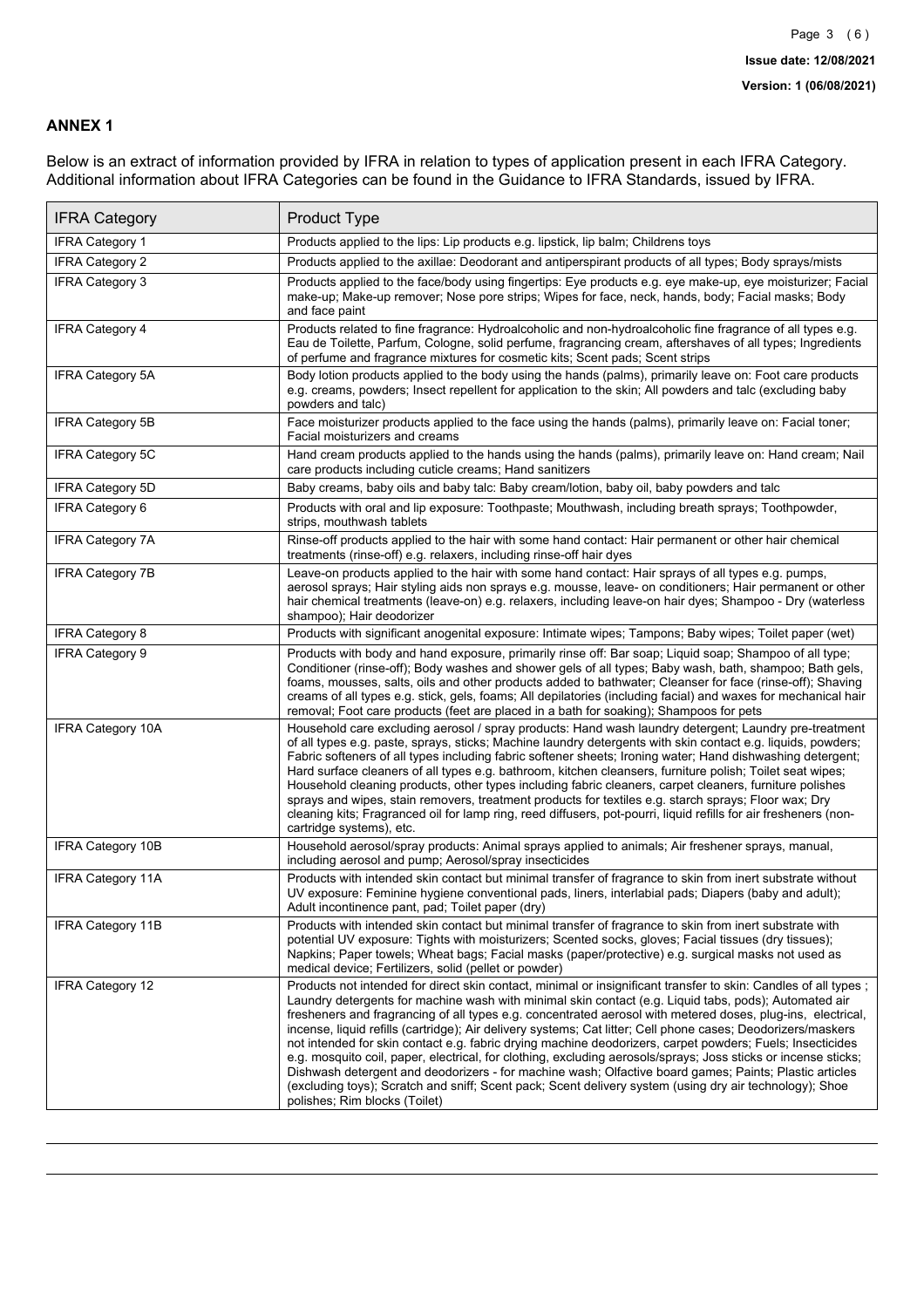## **IFRA CONFORMITY CERTIFICATE**

### **Customer: GRACEFRUIT LTD**

#### **Product: WHITE TEA FRAGRANCE 257160**

We certify that the above item is in compliance with the Standards of the INTERNATIONAL FRAGRANCE ASSOCIATION (IFRA - 48th Amendment / published June 2015), provided it is used in the following classes at a maximum concentration level of:

| IFRA classes [see annex for detail] | Maximum level of use (%) |
|-------------------------------------|--------------------------|
| <b>IFRA Class 1 Limit</b>           | Not approved             |
| IFRA Class 2 Limit                  | 1.14%                    |
| <b>IFRA Class 3.A Limit</b>         | 5.72%                    |
| IFRA Class 3.B Limit                | 5.72%                    |
| <b>IFRA Class 3.C Limit</b>         | 5.72%                    |
| IFRA Class 3.D Limit                | 5.72%                    |
| IFRA Class 4.A Limit                | 5.72%                    |
| <b>IFRA Class 4.B Limit</b>         | 5.72%                    |
| <b>IFRA Class 4.C Limit</b>         | 5.72%                    |
| <b>IFRA Class 4.D Limit</b>         | 5.72%                    |
| <b>IFRA Class 5 Limit</b>           | 5.72%                    |
| IFRA Class 6 Limit                  | Not approved             |
| <b>IFRA Class 7.A Limit</b>         | 2.28%                    |
| <b>IFRA Class 7.B Limit</b>         | 2.28%                    |
| <b>IFRA Class 8.A Limit</b>         | 5.72%                    |
| IFRA Class 8.B Limit                | 5.72%                    |
| IFRA Class 9.A Limit                | 5.72%                    |
| <b>IFRA Class 9.B Limit</b>         | 5.72%                    |
| IFRA Class 9.C Limit                | 5.72%                    |
| IFRA Class 10.A Limit               | 5.72%                    |
| IFRA Class 10.B Limit               | 5.72%                    |
| <b>IFRA Class 11 Limit</b>          | 100%                     |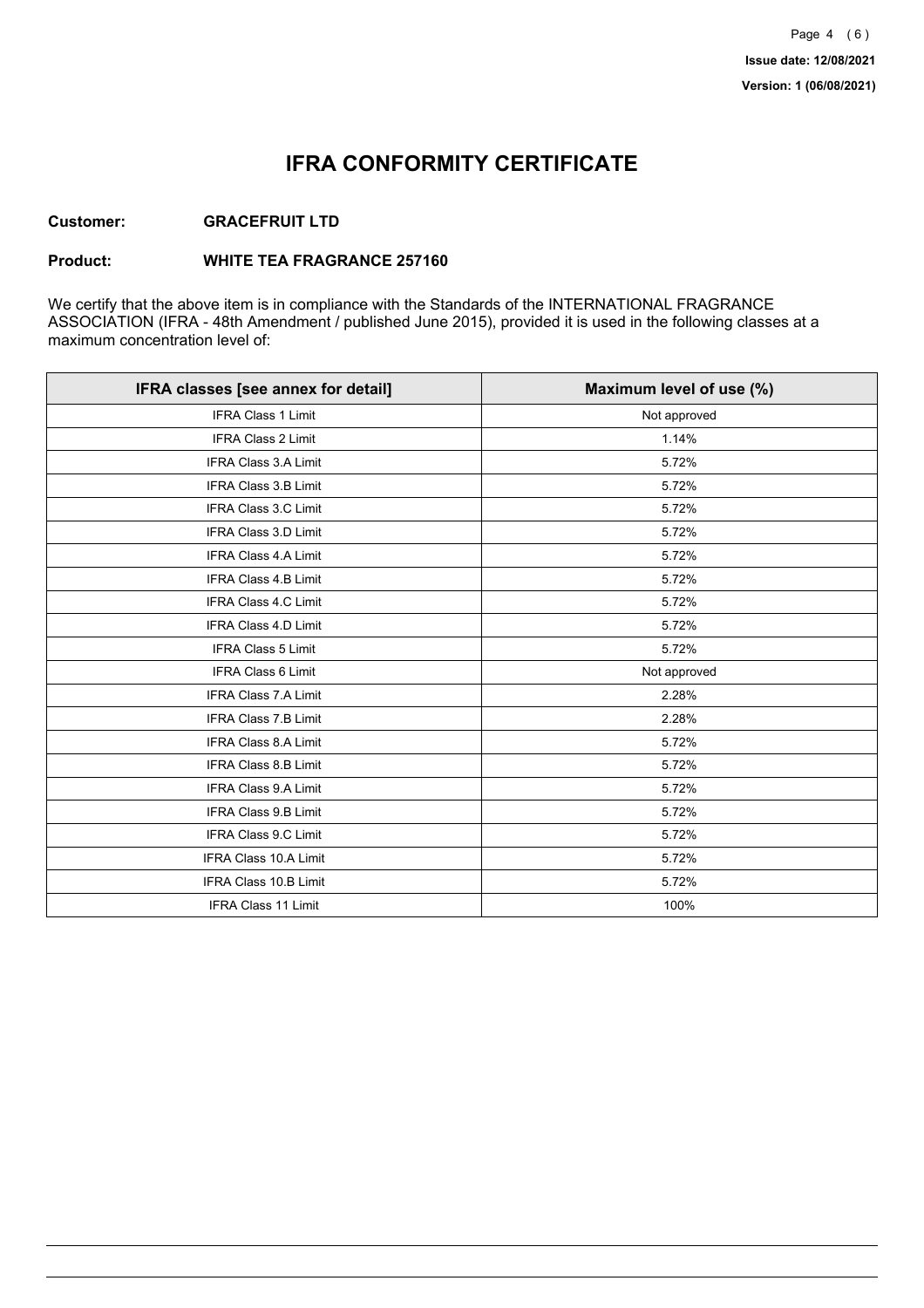# **IFRA CONFORMITY CERTIFICATE**

For other kinds of application or use at higher concentration levels, a new evaluation may be needed; please contact Gracefruit Limited.

The IFRA Standards regarding use restrictions are based on safety assessments by the Panel of Experts of the RESEARCH INSTITUTE FOR FRAGRANCE MATERIALS (RIFM) and are enforced by the IFRA Scientific Committee.

Evaluation of individual Fragrance ingredients is made according to the safety standards contained in the relevant section of the IFRA Code of Practice.

It is the ultimate responsibility of our customer to ensure the safety of the final product (containing this fragrance) by further testing if need be.

**Regulatory Affairs Department**